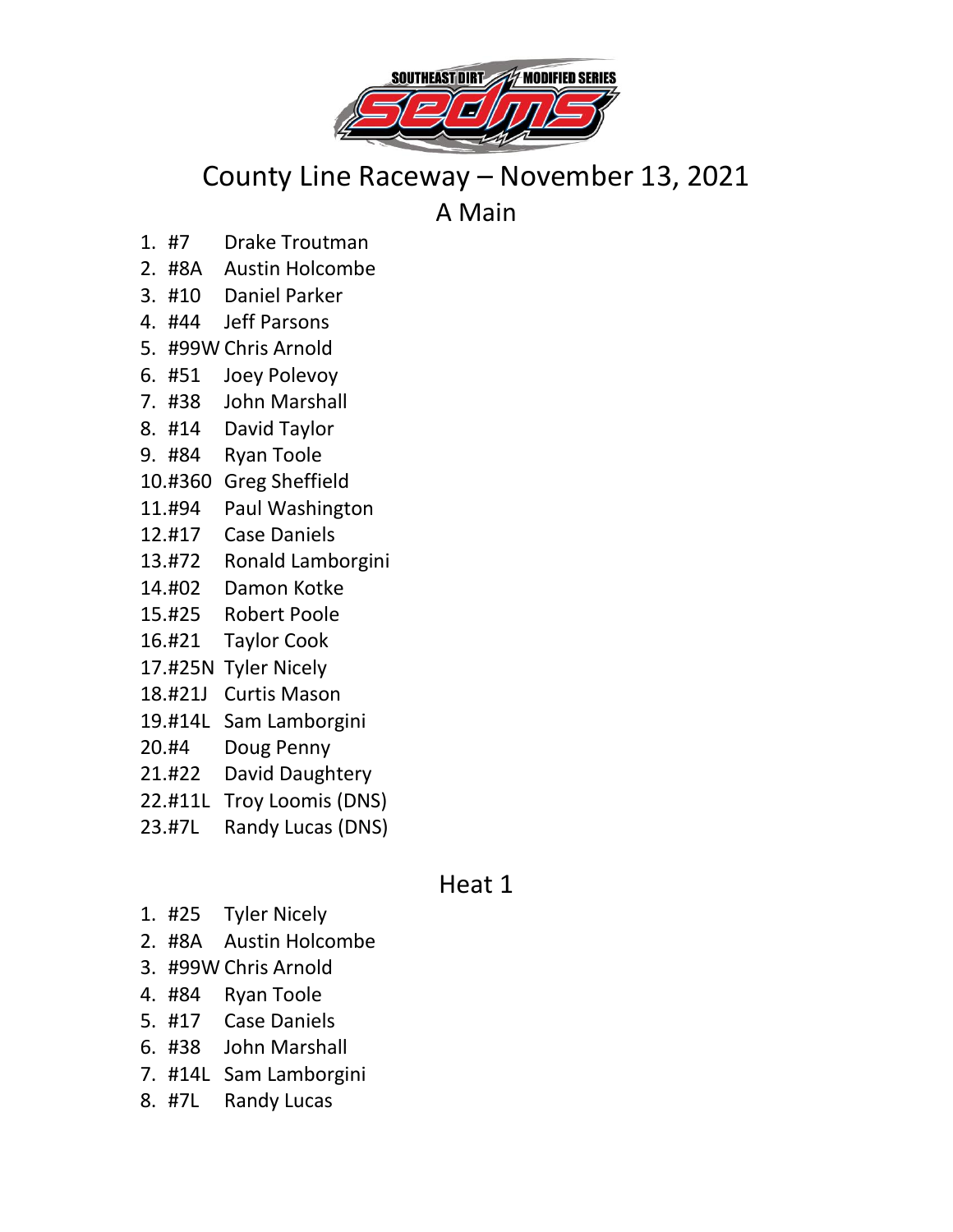

Heat 2

- 1. #7 Drake Troutman
- 2. #21 Taylor Cooke
- 3. #51 Joey Polevoy
- 4. #22 David Daughtery
- 5. #21J Curtis Mason
- 6. #72 Ronald Lamborgini
- 7. #11L Troy Loomis
- 8. #02 Damon Kotke

## Heat 3

- 1. #10 Daniel Parker
- 2. #44 Jeff Parsons
- 3. #25 Robert Poole
- 4. #4 Doug Penny
- 5. #360 Greg Sheffield
- 6. #14 David Taylor
- 7. #94 Paul Washington